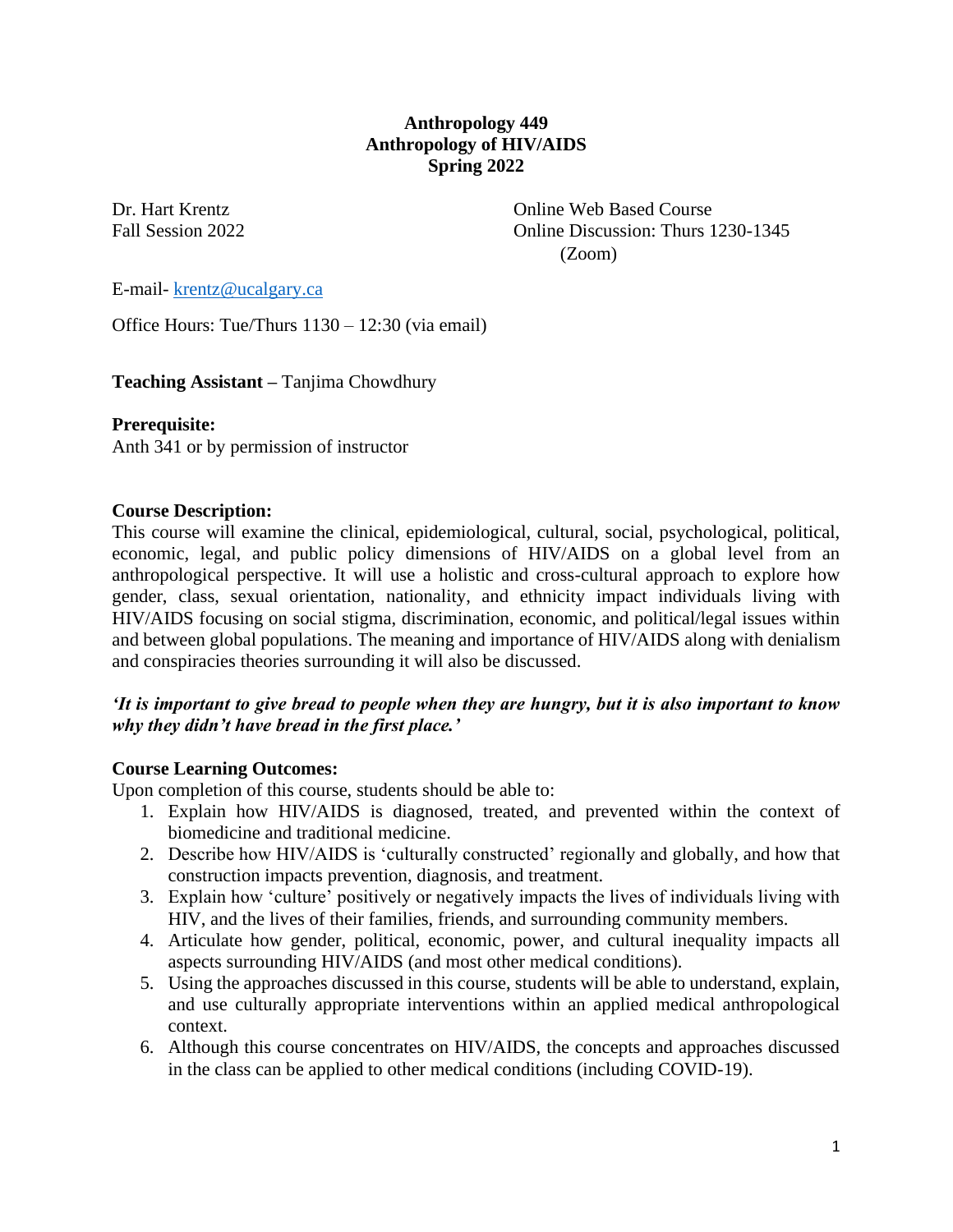## **Approach to the Course:**

The online course will consist of 4 main approaches:

- 1. Asynchronous lectures presented via PowerPoint on several topics as listed below.
	- a. Lectures are posted in D2L on Monday morning of every week.
- 2. Assigned Readings will be posted in D2L
- 3. Weekly live discussion via Zoom (every Thursday 1 to 2:30 pm) with the instructor and fellow students.
	- a. The purpose of the discussion sessions is to answer any questions or concerns students have about course material, **especially the course readings,** and to discuss course issues in more detail.
	- b. They are informal sessions although attendance is recommended. Discussions sessins will not be marked or recorded.
	- c. Students will have an opportunity to interact with the instructor and with other students during these sessions.
- 4. Evaluation through 3 take home examinations.
	- a. Examinations will consist of multiple choice, short answer, and an essay question.
	- b. Examinations will be posted on the dates listed below. Students will complete the exam and return it to the instructor within the assigned posting time (i.e. 24 hours).

### **Required Technology and Equipment:**

- You must have a working computer with a broadband internet connection, an updated browser, webcam, and microphone (i.e. working camera and microphone) to participate in the zoom discussion sessions.
- You must have access to D2L, Word and PowerPoint for online examinations.

# **Course Marks and Evaluation:**

Final course marks are based on the cumulative marks from the 3 exams (100% total of course mark), or an optional term paper in leau of final exam (35% of course mark).

| Exam #1 $(35%)$  | date/time posted-May 20 $@$ 3 pm                        | due date/time- <b>May 21</b> $@$ 3 pm |
|------------------|---------------------------------------------------------|---------------------------------------|
| Exam #2 $(35%)$  | date/time posted- <b>June 3</b> $\omega$ 3 pm           | due date/time- <b>June 4</b> @ 3 pm   |
| Exam #3 $(30\%)$ | Registrar's Schedule Final Exam -date/time to be posted |                                       |
|                  | Note-Exam will be 180 minutes in length                 |                                       |

**Final Course Grades** are based on the following:

| $A+95-100\%$      | $B \t 75 - 79.9\%$ | $C-59-62.9%$    |
|-------------------|--------------------|-----------------|
| A $90 - 94.9\%$   | $B - 71 - 74.9\%$  | $D+ 55 - 58.9%$ |
| $A - 85 - 89.9\%$ | $C+67-70.9\%$      | D $50 - 54.9\%$ |
| $B+80-84.9\%$     | $C$ 63 – 66.9%     | $F < 50\%$      |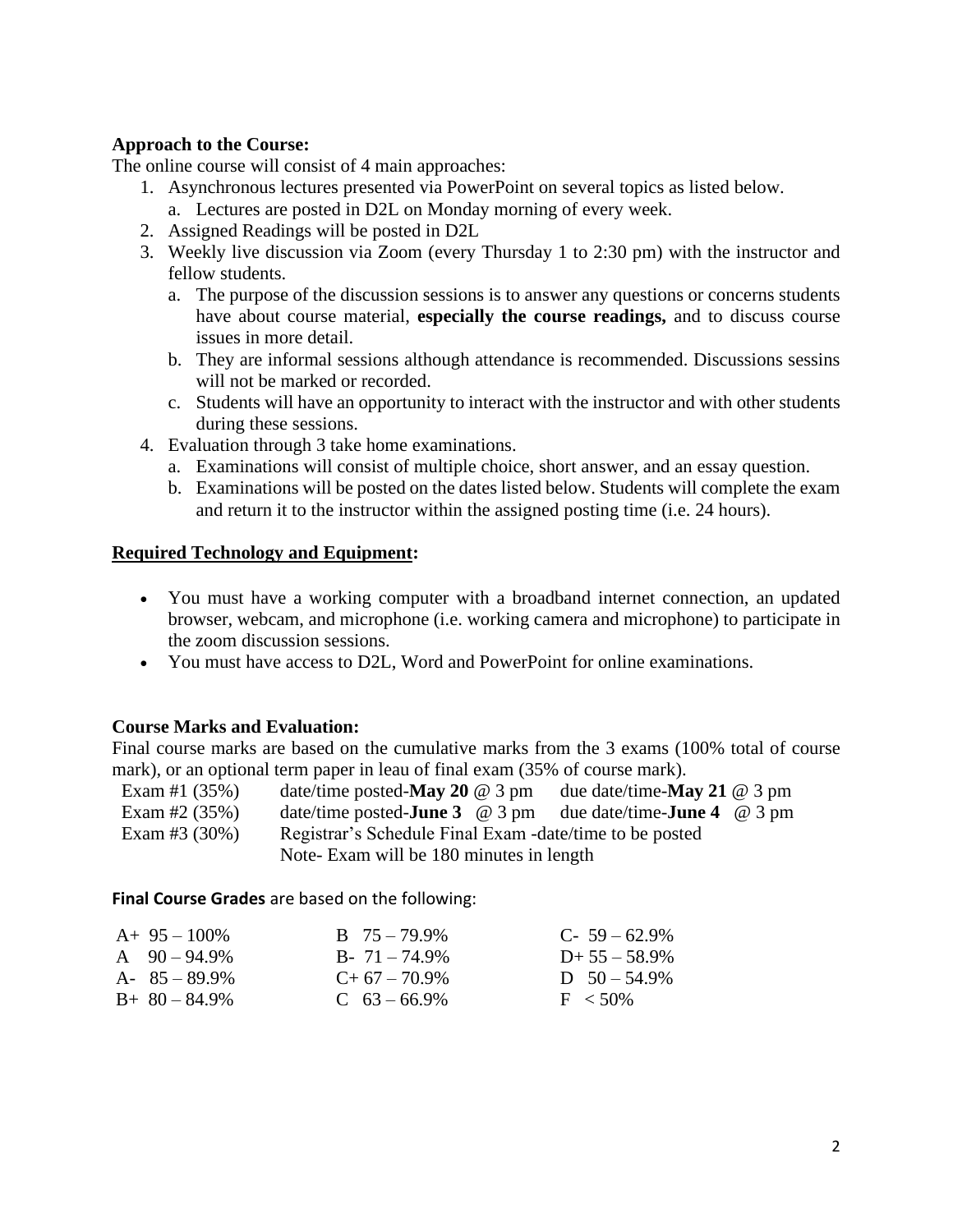### **Weekly Discussion Session (via Zoom):**

- 1. Weekly discussion session will cover the topics presented in the current week's lectures and readings.
- 2. Attendance to the Thursday session is highly recommend.
- 3. The sessions work well if students participate and brings their questions into the discussion.

**Zoom** is a video conferencing program that will allow us to meet at specific times for a "live" video conference, so that we can have the opportunity to meet each other virtually and discuss relevant course topics as a learning community.

To help ensure Zoom sessions are private, do not share the Zoom link or password with others, or on any social media platforms. Zoom links and passwords are only intended for students registered in the course. Zoom recordings and materials presented in Zoom, including any teaching materials, must not be shared, distributed or published without the instructor's permission.

The use of video conferencing programs relies on participants to act ethically, honestly and with integrity; and in accordance with the principles of fairness, good faith, and respect. When entering Zoom or other video conferencing sessions (such as MS Teams), you play a role in helping create an effective, safe and respectful learning environment. Please be mindful of how your behaviour in these sessions may affect others. Participants are required to use names officially associated with their UCID (legal or preferred names listed in the Student Centre) when engaging in these activities. Instructors/moderators can remove those whose names do not appear on class rosters. Non-compliance may be investigated under relevant University of Calgary conduct policies. If participants have difficulties complying with this requirement, they should email the instructor of the class explaining why, so the instructor may consider whether to grant an exception, and on what terms. For more information on how to get the most out of your zoom sessions visit: [https://elearn.ucalgary.ca/guidelines-for-zoom.](https://elearn.ucalgary.ca/guidelines-for-zoom)

If you are unable to attend a Zoom session, please contact your instructor to arrange an alternative activity for the missed session (e.g., to review a recorded session). Please be prepared, as best as you are able, to join class in a quiet space that will allow you to be fully present and engaged in Zoom sessions. Students will be advised by their instructor when they are expected to turn on their webcam (for group work, presentations, etc.).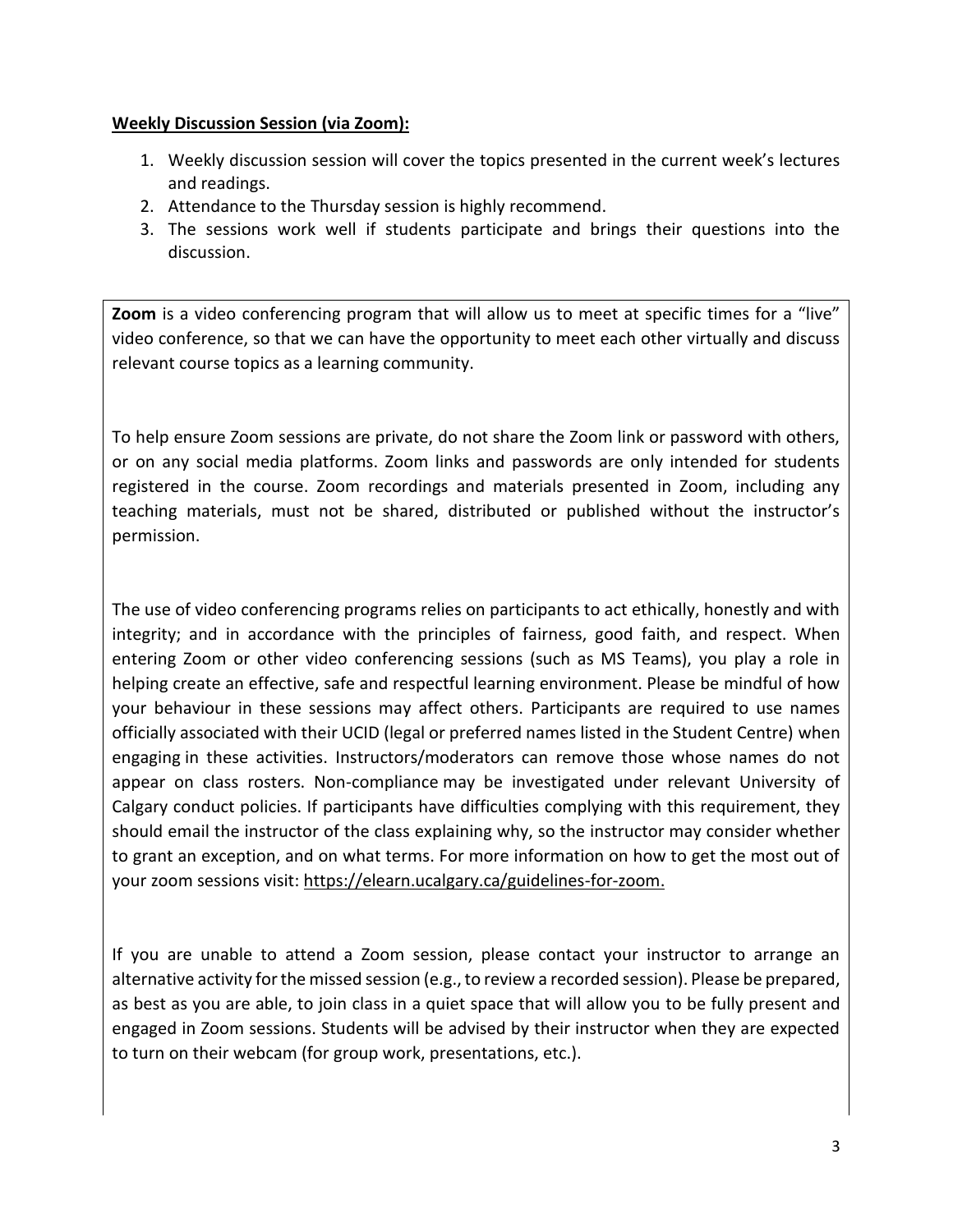The instructor may record online Zoom class sessions for the purposes of supporting student learning in this class – such as making the recording available for review of the session or for students who miss a session. Students will be advised before the instructor initiates a recording of a Zoom session. These recordings will be used to support student learning only and will not be shared or used for any other purpose.

### **Course Topics and Presentations (subject to some change and variation):**

| Week of<br>2 May | <b>Topics</b><br>Course Overview and Introduction<br>Why study HIV/AIDS<br>Anthropological Perspectives on Health/Disease/Illness/Sickness                   |
|------------------|--------------------------------------------------------------------------------------------------------------------------------------------------------------|
|                  | Thursday – Live discussion $(1pm - 2:30pm)$ [5 May]                                                                                                          |
| 9 May            | HIV/AIDS 101<br>Biology/Virology<br>Transmission/Prevention/Treatment<br>Epidemiology of HIV/AIDS<br>Origin and evolution of HIV/AIDS Pandemic               |
|                  | Thursday – Live discussion $(1 – 2.30 \text{ pm})$ [12 May]                                                                                                  |
| <b>16 May</b>    | Living with HIV/AIDS<br>Socio-psychological dimensions<br>The significance of HIV testing<br>HIV/AIDS and social inequalities                                |
|                  | Thursday – Live discussion $(1 – 2:30 \text{ pm})$ [19 May]                                                                                                  |
|                  | Exam #1 Take home exam<br>Posted -Friday May 20 @ 3 pm<br>Due by Saturday May 21 @ 3 pm<br>(35% of course mark)                                              |
| $23$ May         | HIV/AIDS and Sexuality<br>MSM (men having sex with men)<br>MSW/WSM (men having sex with women/women having sex with men)<br>Transactional sex/Commercial Sex |
|                  | Thursday – Live discussion $(1 – 2.30 \text{ pm})$ [26 May]                                                                                                  |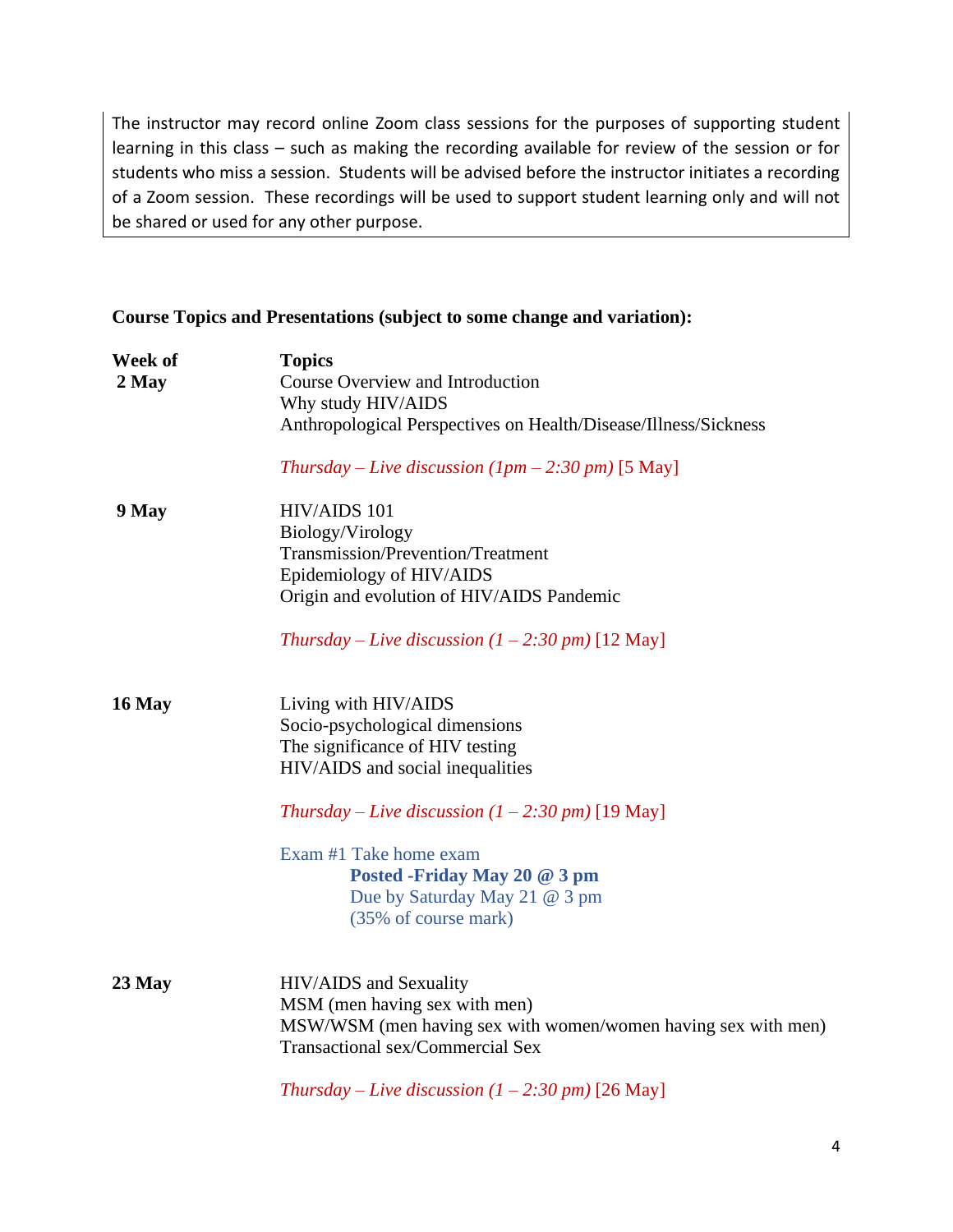| 30 May            | HIV/AIDS and Children<br>HIV/AIDS and teenagers/young adults<br>Drug use and HIV/AIDS                       |  |  |
|-------------------|-------------------------------------------------------------------------------------------------------------|--|--|
|                   | Thursday – Live discussion $(1 – 2:30 \text{ pm})$ [2 June]                                                 |  |  |
|                   | Exam #2 Take home exam<br>Posted Friday, June 3 @ 3 pm<br>Due Saturday June 4 @ 3pm<br>(35% of course mark) |  |  |
| 6 June            | <b>HIV</b> Causality<br><b>HIV</b> Denialism                                                                |  |  |
|                   | Thursday – Live discussion $(1 – 2:30 \text{ pm})$ [9 June]                                                 |  |  |
| 13 June           | HIV as a Syndemic Disease                                                                                   |  |  |
|                   | Legal Issues surrounding HIV/AIDS                                                                           |  |  |
|                   | <b>Emergent Issues</b>                                                                                      |  |  |
|                   | <b>Future Directions</b><br>Working as an Anthropologist in an HIV Clinic                                   |  |  |
|                   | Thursday – Live discussion $(1 – 2:30 \text{ pm})$ [17 June]                                                |  |  |
| <b>Final Exam</b> | Registrar's Scheduled Final Exam                                                                            |  |  |
|                   | Note $-180$ minutes in length                                                                               |  |  |

(30% of course mark)

# **PLAGIARISM AND CHEATING:**

Plagiarism: "to steal and pass off the ideas or words of another as one's own" (Webster's). Plagiarism will not be tolerated and will automatically result in a failing grade for the submission. Any student caught plagiarizing will also be subject to additional University sanctions. Students are expected to be familiar with the Department of Anthropology and Archaeology's policy on intellectual honesty

**MISSED EXAMS:**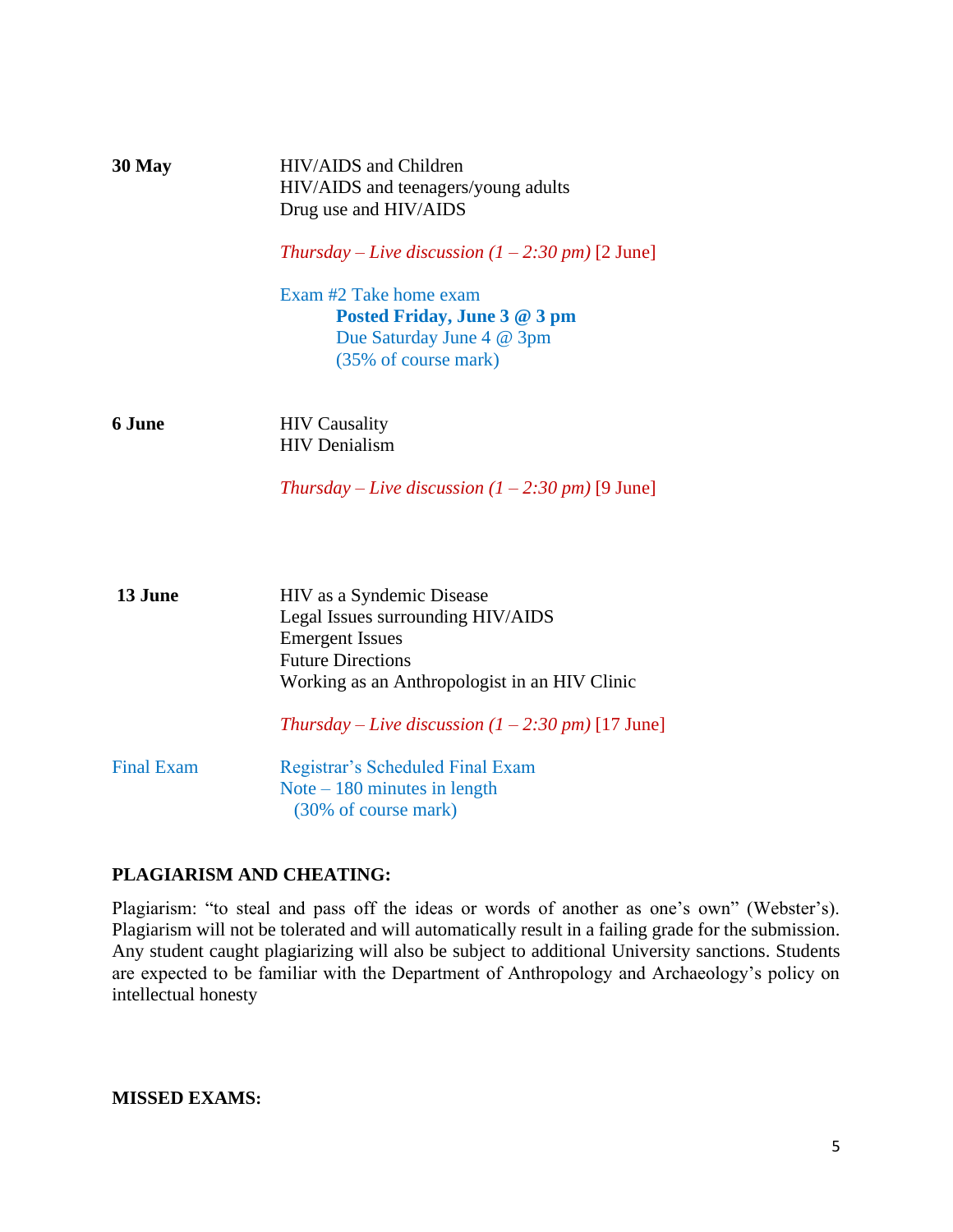*A student who does not submit their examination by the stated deadline must contact the Instructor within 24 hours of the stated due date and discuss the reason for the missed action. Students may be asked to provide supporting documentation for an exemption/special request. This may include, but is not limited to, a prolonged absence from a course where participation is required, a missed course assessment, a deferred examination, or an appeal. Students are encouraged to submit documentation that will support their situation. Supporting documentation may be dependent on the reason noted in their personal statement/explanation provided to explain their situation. This could be medical certificate/documentation, references, police reports, invitation letter, or a statutory declaration, etc. The decision to provide supporting documentation that best suits the situation is at the discretion of the student. Students cannot be required to provide specific supporting documentation, such as a medical note.* 

*Students can make a Statutory Declaration as their supporting documentation (available at [ucalgary.ca/registrar\)](http://www.ucalgary.ca/registrar). This requires students to make a declaration in the presence of a Commissioner for Oaths. It demonstrates the importance of honest and accurate information provided and is a legally binding declaration. Several registered Commissioners for Oaths are available to students at no charge, on campus, please see [ucalgary.ca/registrar.](http://www.ucalgary.ca/registrar)*

*Falsification of any supporting documentation will be taken very seriously and may result in disciplinary action through the Academic Discipline regulations or the Student Non-Academic Misconduct policy.*

**Reappraisal of Graded Term Work:** <http://www.ucalgary.ca/pubs/calendar/current/i-2.html>

**Reappraisal of Final Grade:** <http://www.ucalgary.ca/pubs/calendar/current/i-3.html>

#### **ACADEMIC ACCOMMODATIONS**

Students seeking an accommodation based on disability or medical concerns should contact Student Accessibility Services; SAS will process the request and issue letters of accommodation to instructors. For additional information on support services and accommodations for students with disabilities, visit [https://live-ucalgary.ucalgary.ca/student-services/access.](https://live-ucalgary.ucalgary.ca/student-services/access) Students who require an accommodation in relation to their coursework based on a protected ground other than disability should communicate this need in writing to their Instructor or the Department Head. The full policy on Student Accommodations is available at [https://www.ucalgary.ca/legal](https://www.ucalgary.ca/legal-services/university-policies-procedures/accommodation-students-disabilities-procedure)[services/university-policies-procedures/accommodation-students-disabilities-procedure.](https://www.ucalgary.ca/legal-services/university-policies-procedures/accommodation-students-disabilities-procedure)

#### **ACADEMIC MISCONDUCT**

"Academic Misconduct" includes such things as cheating, falsification, plagiarism, unauthorized assistance, and failure to comply with exam regulations or an Instructor's expectations regarding conduct required of Students completing academic assessments. Students who participate in, or encourage the commission of, Academic Misconduct will be subject to disciplinary action which could include Probation, Suspension, or Expulsion from the University. For information on